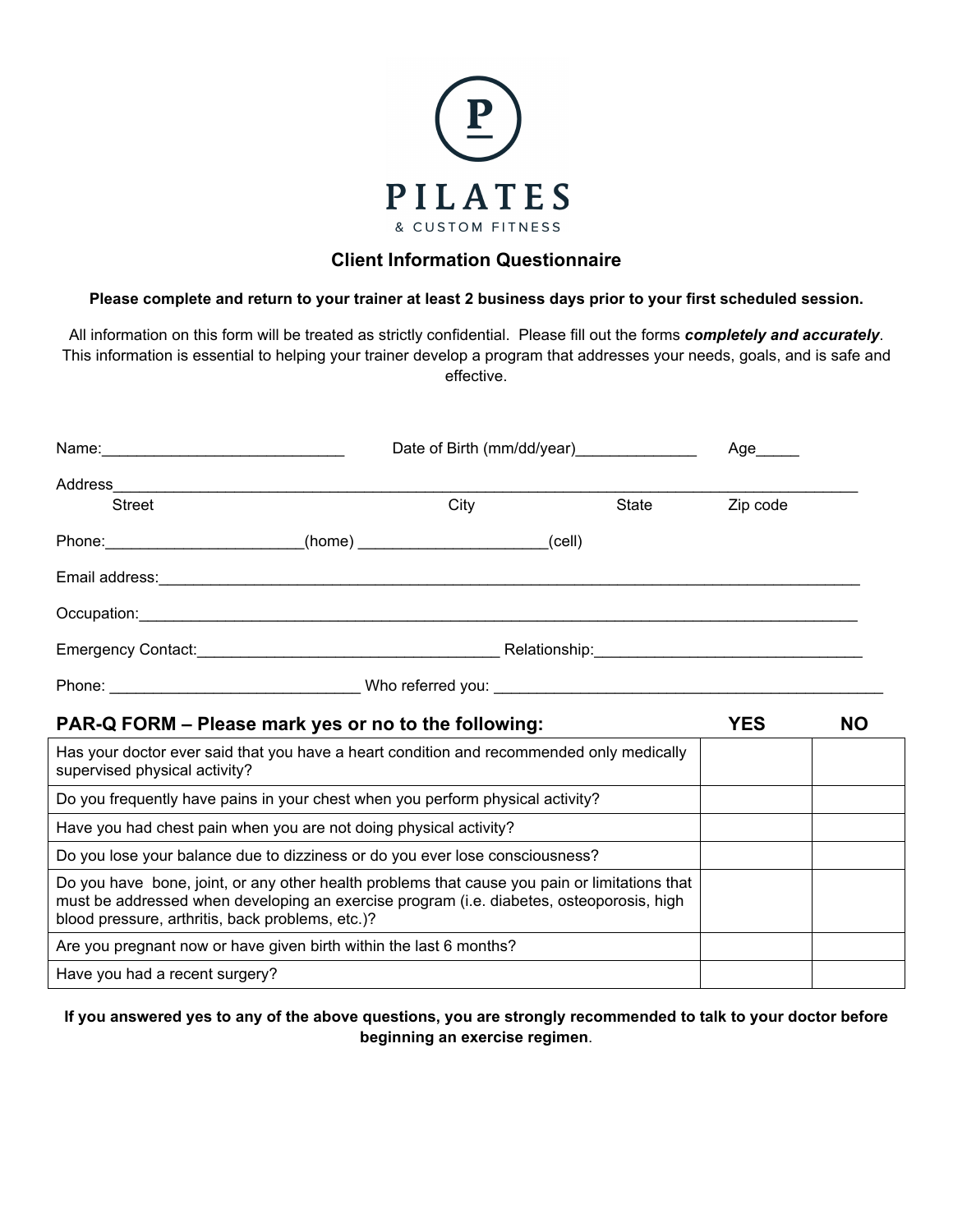## **FITNESS AND EXERCISE QUESTIONS**

| 1. Occupational stress level: Low / Medium / High                                          |                                                                                                                                                                                                                                                                                                                                                         |  |  |  |  |  |
|--------------------------------------------------------------------------------------------|---------------------------------------------------------------------------------------------------------------------------------------------------------------------------------------------------------------------------------------------------------------------------------------------------------------------------------------------------------|--|--|--|--|--|
|                                                                                            |                                                                                                                                                                                                                                                                                                                                                         |  |  |  |  |  |
|                                                                                            |                                                                                                                                                                                                                                                                                                                                                         |  |  |  |  |  |
|                                                                                            |                                                                                                                                                                                                                                                                                                                                                         |  |  |  |  |  |
| 5. On a scale of 1 to 10, how would you rate your present fitness level (1=worst, 10=best) |                                                                                                                                                                                                                                                                                                                                                         |  |  |  |  |  |
|                                                                                            |                                                                                                                                                                                                                                                                                                                                                         |  |  |  |  |  |
|                                                                                            |                                                                                                                                                                                                                                                                                                                                                         |  |  |  |  |  |
| 5-7X A WEEK 4-3X A WEEK 1-2X A WEEK LESS THAN 1X A WEEK                                    |                                                                                                                                                                                                                                                                                                                                                         |  |  |  |  |  |
| 7. If your participation is lower than you would like it to be, what are the reasons?      |                                                                                                                                                                                                                                                                                                                                                         |  |  |  |  |  |
|                                                                                            |                                                                                                                                                                                                                                                                                                                                                         |  |  |  |  |  |
|                                                                                            |                                                                                                                                                                                                                                                                                                                                                         |  |  |  |  |  |
|                                                                                            |                                                                                                                                                                                                                                                                                                                                                         |  |  |  |  |  |
| <b>Activity Activity</b><br>Frequency/Week Average Length<br>Easy/Mod/Hard                 |                                                                                                                                                                                                                                                                                                                                                         |  |  |  |  |  |
|                                                                                            |                                                                                                                                                                                                                                                                                                                                                         |  |  |  |  |  |
|                                                                                            |                                                                                                                                                                                                                                                                                                                                                         |  |  |  |  |  |
|                                                                                            |                                                                                                                                                                                                                                                                                                                                                         |  |  |  |  |  |
| IF YES, please explain:                                                                    |                                                                                                                                                                                                                                                                                                                                                         |  |  |  |  |  |
|                                                                                            | 2. Energy level: Low / Medium / High<br>Skip to Question 10 if you are presently inactive<br>6. How often do you take part in physical exercise?<br>LACK OF INTEREST ILLNESS/INJURY LACK OF TIME OTHER<br>9. What activities are you presently involved in?<br>10. Have you ever trained with a personal trainer or pilates instructor before? YES / NO |  |  |  |  |  |

 $\mathcal{L}_\mathcal{L} = \{ \mathcal{L}_\mathcal{L} = \{ \mathcal{L}_\mathcal{L} = \{ \mathcal{L}_\mathcal{L} = \{ \mathcal{L}_\mathcal{L} = \{ \mathcal{L}_\mathcal{L} = \{ \mathcal{L}_\mathcal{L} = \{ \mathcal{L}_\mathcal{L} = \{ \mathcal{L}_\mathcal{L} = \{ \mathcal{L}_\mathcal{L} = \{ \mathcal{L}_\mathcal{L} = \{ \mathcal{L}_\mathcal{L} = \{ \mathcal{L}_\mathcal{L} = \{ \mathcal{L}_\mathcal{L} = \{ \mathcal{L}_\mathcal{$ 

 $\mathcal{L}_\mathcal{L} = \{ \mathcal{L}_\mathcal{L} = \{ \mathcal{L}_\mathcal{L} = \{ \mathcal{L}_\mathcal{L} = \{ \mathcal{L}_\mathcal{L} = \{ \mathcal{L}_\mathcal{L} = \{ \mathcal{L}_\mathcal{L} = \{ \mathcal{L}_\mathcal{L} = \{ \mathcal{L}_\mathcal{L} = \{ \mathcal{L}_\mathcal{L} = \{ \mathcal{L}_\mathcal{L} = \{ \mathcal{L}_\mathcal{L} = \{ \mathcal{L}_\mathcal{L} = \{ \mathcal{L}_\mathcal{L} = \{ \mathcal{L}_\mathcal{$ 

\_\_\_\_\_\_\_\_\_\_\_\_\_\_\_\_\_\_\_\_\_\_\_\_\_\_\_\_\_\_\_\_\_\_\_\_\_\_\_\_\_\_\_\_\_\_\_\_\_\_\_\_\_\_\_\_\_\_\_\_\_\_\_\_\_\_\_\_\_\_\_\_\_\_\_\_\_\_\_\_\_\_\_\_\_\_\_\_\_\_

\_\_\_\_\_\_\_\_\_\_\_\_\_\_\_\_\_\_\_\_\_\_\_\_\_\_\_\_\_\_\_\_\_\_\_\_\_\_\_\_\_\_\_\_\_\_\_\_\_\_\_\_\_\_\_\_\_\_\_\_\_\_\_\_\_\_\_\_\_\_\_\_\_\_\_\_\_\_\_\_\_\_\_\_\_\_\_\_\_\_

 $\mathcal{L}_\mathcal{L} = \{ \mathcal{L}_\mathcal{L} = \{ \mathcal{L}_\mathcal{L} = \{ \mathcal{L}_\mathcal{L} = \{ \mathcal{L}_\mathcal{L} = \{ \mathcal{L}_\mathcal{L} = \{ \mathcal{L}_\mathcal{L} = \{ \mathcal{L}_\mathcal{L} = \{ \mathcal{L}_\mathcal{L} = \{ \mathcal{L}_\mathcal{L} = \{ \mathcal{L}_\mathcal{L} = \{ \mathcal{L}_\mathcal{L} = \{ \mathcal{L}_\mathcal{L} = \{ \mathcal{L}_\mathcal{L} = \{ \mathcal{L}_\mathcal{$ 

11. Please make any other comments you feel are pertinent to your exercise program.

### **FAMILY & PERSONAL MEDICAL HISTORY**

If there is a family history for any condition, please check the box on the left. If you are personally experiencing any of the conditions, fill the information in on the line.

| $\Box$ Asthma                    |                |           |  |
|----------------------------------|----------------|-----------|--|
| $\Box$ Osteoporosis              |                |           |  |
| Respiratory/Pulmonary Conditions |                |           |  |
| □ Diabetes □ Type I_________     | $\Box$ Type II | How long? |  |
| □ Epilepsy □ Petite Mal          | Grand Mal      | Other     |  |